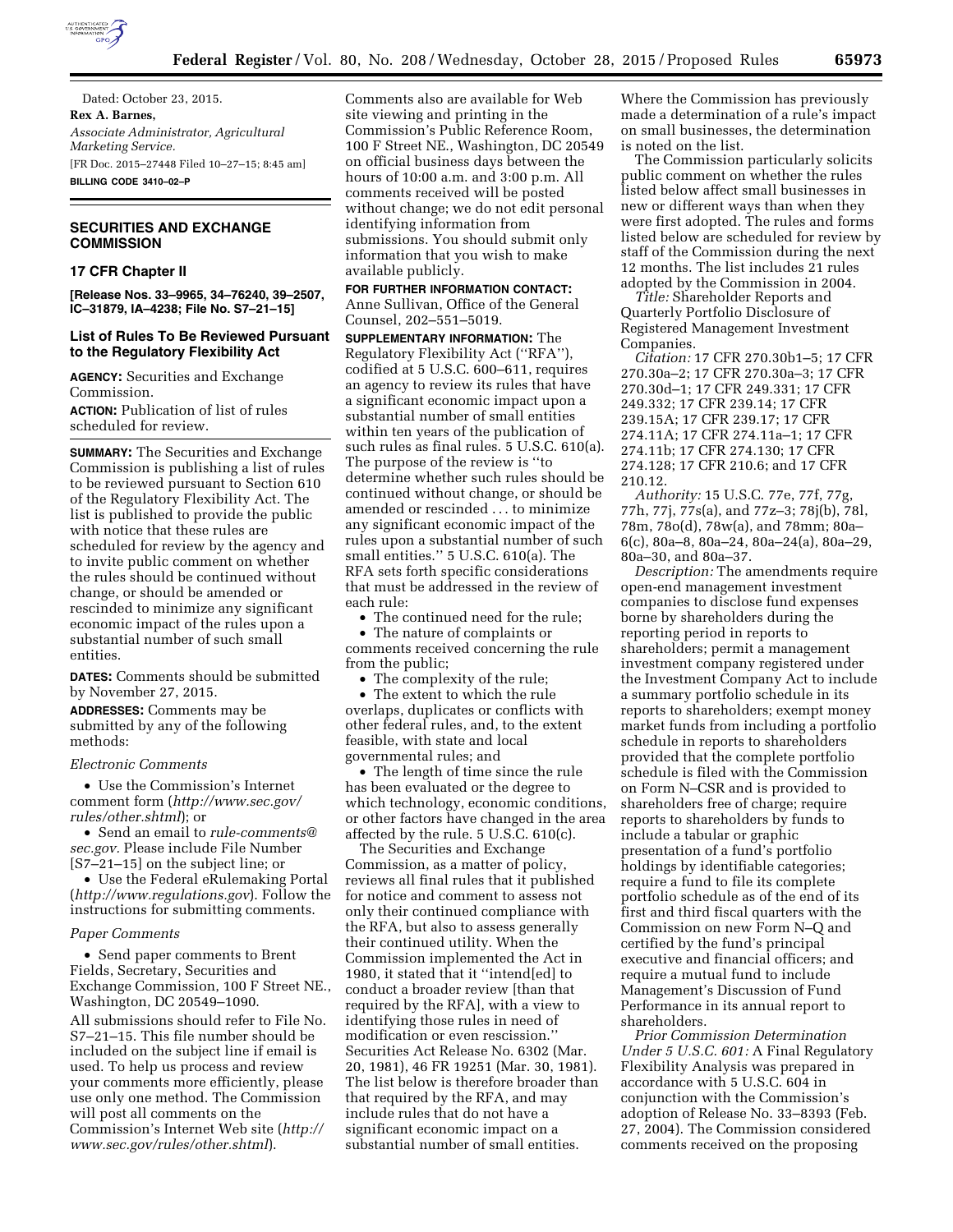release and the Initial Regulatory Flexibility Analysis prepared in Release No. IC–25870 (Dec. 18, 2002) at that time.

\* \* \* \* \*

*Title:* Adoption of Amendments to the Rules of Practice and Delegations of Authority of the Commission.

*Citation:* 17 CFR 200.30–7; 17 CFR 200.30–14; 17 CFR 201.100; 17 CFR 201.102; 17 CFR 111; 17 CFR 201.141; 17 CFR 201.150–154; 17 CFR 201.201– 202; 17 CFR 201.210; 17 CFR 201.230– 233; 17 CFR 201.350–351; 17 CFR 201.360; 17 CFR 201.400; 17 CFR 201.411; 17 CFR 201.420; 17 CFR 201.430; 17 CFR 201.440–441; 17 CFR 201.450–451; 17 CFR 201.460; 17 CFR 201.460; 17 CFR 201.470; 17 CFR 201.601; 17 CFR 201.1100–1106; 17 CFR 240.19d–4.

*Authority:* 15 U.S.C. 7202; 15 U.S.C. 77s, 78s, 77sss, 78w, 79t, . 80a–37 and 80a–39 and 80b–11.

*Description:* The Commission adopted rules and rule amendments to implement provisions under the Sarbanes-Oxley Act of 2002 that provided for the creation of Fair Funds and for Commission review of disciplinary actions imposed by the Public Company Accounting Oversight Board. The Commission also adopted rules and rule amendments to clarify or modify a variety of aspects of administrative proceedings, including certain motions, petitions, and filings, service and form of filings, and procedures for the production or subpoena of documents.

*Prior Commission Determination under 5 U.S.C. 610:* The Commission determined in Rel. No. 34–49412 (March 12, 2004) that the revision related solely to agency organization, procedure, or practice, and that, therefore, the Administrative Procedure Act and the Regulatory Flexibility Act did not apply to the rule. The Commission received no comments on this determination

\* \* \* \* \*

*Title:* Additional Form 8–K Disclosure Requirements and Acceleration of Filing Date.

*Citation:* 17 CFR 240.13a–11; 17 CFR 240.15d–11; 17 CFR 249.308.

*Authority:* 15 U.S.C. 77g, 77*l*, 77s, 78j, 78*l,* 78m, 78o, and 78w.

*Description:* The Commission adopted rules and amendments to (i) expand the number of events that are reportable on Form 8–K, adding eight new items to the form, and transferring two items from the periodic reports, (ii) expand disclosures under two existing Form 8– K items, (iii) reorganize Form 8–K items into topical categories, (iv) shorten the

Form 8–K filing deadline for most items to four business days after the occurrence of an event triggering the disclosure requirements of the form, and (v) adopt a limited safe harbor from liability for failure to file certain of the required Form 8–K reports.

*Prior Commission Determination under 5 U.S.C. 610:* A Final Regulatory Flexibility Analysis was prepared in accordance with 5 U.S.C. 604 in conjunction with the adoption of Release No. 33–8400 (March 16, 2004). The Commission considered comments received on the proposing release and the Initial Regulatory Flexibility Analysis prepared in Release No. 33– 8106 (June 17, 2002) at that time.

\* \* \* \* \* *Title:* Disclosure Regarding Market Timing and Selective Disclosure of Portfolio Holdings.

*Citation:* 17 CFR 239.15A; 17 CFR 239.17a; 17 CFR 239.17b; 17 CFR 239.17c; 17 CFR 274.11A; 17 CFR 274.11b; 17 CFR 274.11c; and 17 CFR 274.11d.

*Authority:* 15 U.S.C. 77e, 77f, 77g, 77j, 77ss(a), 80a–3, 80a–22, 80a–24(a), 80a– 29, and 80a–37.

*Description:* The amendments require improved disclosure in fund prospectuses of a mutual fund's risks, policies, and procedures. In addition, the amendments clarify instructions to registration forms to require all mutual funds (other than money market funds) and insurance company managed separate accounts that offer variable annuities to explain in their prospectuses both the circumstances under which they will use fair value pricing and the effects of using fair value pricing. The amendments also require mutual funds and insurance company managed separate accounts that offer variable annuities to disclose their policies with respect to disclosure of portfolio holdings information.

*Prior Commission Determination Under 5 U.S.C. 601:* A Final Regulatory Flexibility Analysis was prepared in accordance with 5 U.S.C. 604 in conjunction with the Commission's adoption of Release No. 33–8408 (Apr. 19, 2004). The Commission considered comments received on the proposing release and the Initial Regulatory Flexibility Analysis prepared in Release No. IC–26287 (Dec. 11, 2003) at that time.

\* \* \* \* \* *Title:* Mandated Electronic Filing for Form ID.

*Citation:* 17 CFR 232.10; 17 CFR 239.63; 17 CFR 249.446, 17 CFR 259.602; 17 CFR 269.7; 17 CFR 274.402.

*Authority:* 15 U.S.C. 77s, 77sss, 78c(b), 78m(a), 78w(a), 78*ll*(d),79t, 80a– 29 and 80a–37.

*Description:* The Commission adopted rule and form amendments to mandate the electronic filing of Form ID on a new on-line system.

*Prior Commission Determination Under 5 U.S.C. 601:* A Final Regulatory Flexibility Analysis was prepared in accordance with 5 U.S.C. 604 in conjunction with the adoption of Release No. 33–8410 April 21, 2004). The Commission solicited comments concerning the proposing release and the Initial Regulatory Flexibility Analysis prepared in Release No. 33– 8399 (March 15, 2004) but received no comment letters on the analysis.

\* \* \* \* \* *Title:* Foreign Bank Exemption from the Insider Lending Prohibition of Exchange Act Section 13(k).

*Citation:* 17 CFR 240.13k–1.

*Authority:* 15 U.S.C. 77f, 77g, 77h, 77j,77s, 78c, 78*l,* 78m, 78w, and 78mm. *Description:* The Commission adopted a rule that grants qualified foreign banks an exemption from the insider lending prohibition under Section 13(k) of the Securities Exchange Act of 1934.

*Prior Commission Determination under 5 U.S.C. 610:* Pursuant to Section 605(b) of the Regulatory Flexibility Act, the Commission certified that the rule would not have a significant economic impact on a substantial number of small entities. This certification was incorporated into the proposing release, Release No. 34–48481 (September 11, 2003). As stated in the adopting release, Release No. 34–49616 (April 26, 2004), the Commission received no comments concerning the impact on small entities or the Regulatory Flexibility Act Certification.

\* \* \* \* \* *Title:* Disclosure of Breakpoint Discounts by Mutual Funds.

*Citation:* 17 CFR 239.15A; 17 CFR 274.11A.

*Authority:* 15 U.S.C. 77e, 77f, 77g, 77j, 77s(a), 80a–8, 80a–24(a), 80a–29 and 80a–37.

*Description:* The form amendments require an open-end management investment company to provide enhanced disclosure regarding breakpoint discounts on front-end sales loads. Under the amendments, an openend management investment company is required to describe in its prospectus any arrangements that result in breakpoints in sales loads and to provide a brief summary of shareholder eligibility requirements.

*Prior Commission Determination Under 5 U.S.C. 601:* A Final Regulatory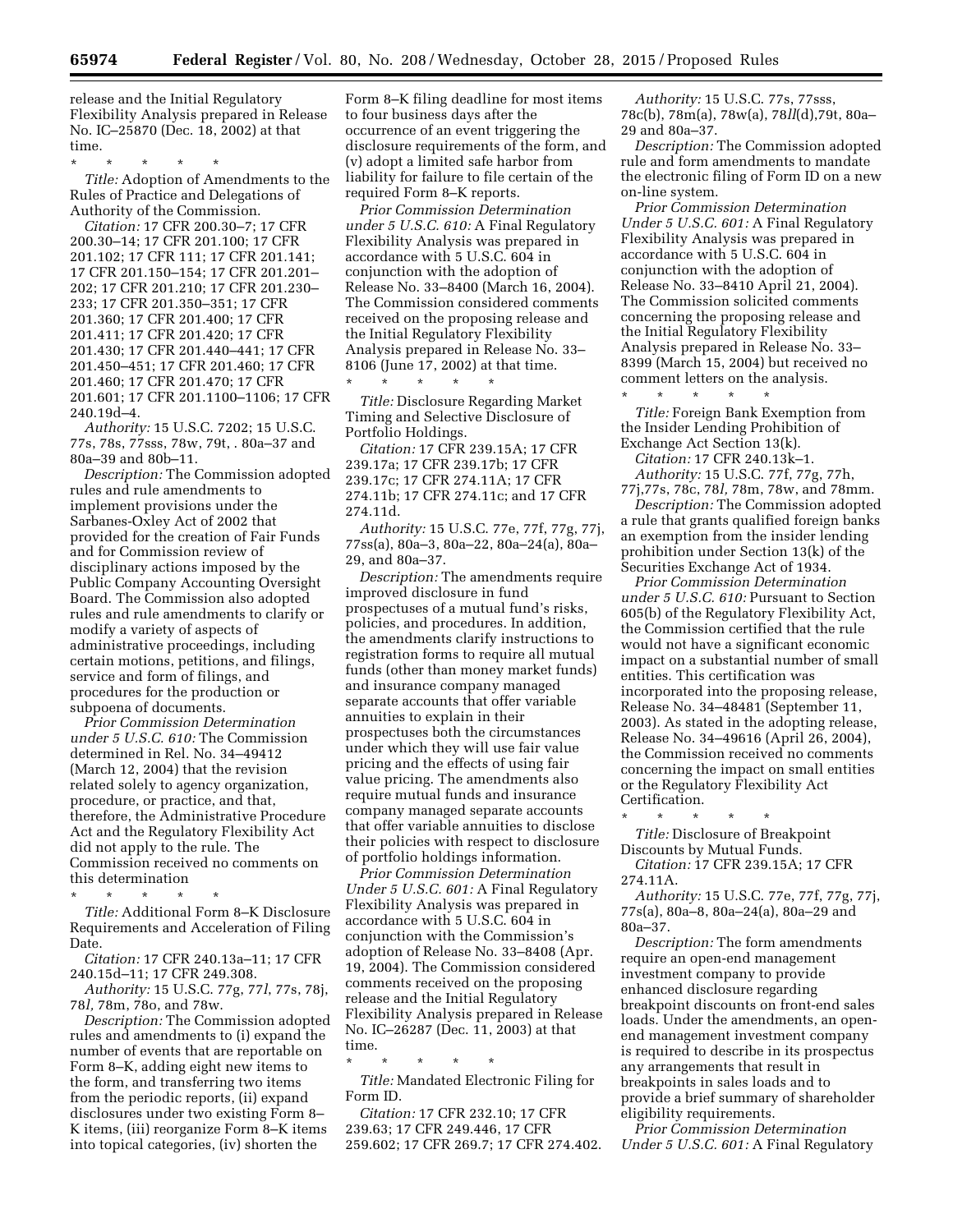Flexibility Analysis was prepared in accordance with 5 U.S.C. 604 in conjunction with the Commission's adoption of Release No. 33–8427 (June 7, 2004). The Commission considered comments received on the proposing release and the Initial Regulatory Flexibility Analysis prepared in Release No. 33–8347 (Dec. 17, 2003) at that time.

# \* \* \* \* \*

*Title:* Alternative Net Capital Requirements for Broker-Dealers That Are Part of Consolidated Supervised Entities.

*Citation:* 17 CFR 200.30–3, 17 CFR 240.15c3–1, 17 CFR 240.17a–4, 17 CFR 240.17a–5, 17 CFR 240.17a–11, 17 CFR 240.17h–1T, and 17 CFR 240.17h–2T. *Authority:* 15 U.S.C. 78o(c), 78q(a),

78w, 78x(b) and 78mm. *Description:* The Commission adopted rule amendments that established a voluntary, alternative method of computing deductions to net capital for certain broker-dealers. This alternative method permits a broker-dealer to use mathematical models to calculate net capital requirements for market and derivatives-related credit risk. A brokerdealer using the alternative method of computing net capital is subject to enhanced net capital, early warning, recordkeeping, reporting, and certain other requirements, and must implement and document an internal risk management system.

*Prior Commission Determination Under 5 U.S.C. 610:* Pursuant to section 605(b) of the Regulatory Flexibility Act, the Commission certified that the amendments would not have a significant economic impact on a substantial number of small entities. This certification was incorporated into the proposing release, Release No. 34– 48690 (Oct. 24, 2003). As stated in the adopting release, Release No. 34–49830 (June 8, 2004), the Commission received no comments concerning the impact on small entities or the Regulatory Flexibility Act certification.

\* \* \* \* \*

*Title:* Disclosure Regarding Approval of Investment Advisory Contracts by Directors of Investment Companies.

*Citation:* 17 CFR 239.14; 17 CFR 239.15A; 17 CFR 239.17a; 17 CFR 274.11A; 17 CFR 274.11a–1; 17 CFR 274.11b; 17 CFR 240.14a–101.

*Authority:* 15 U.S.C. 77e, 77f, 77g, 77j, 77s(a), 78n, 78w(a)(1), 80a–8, 80a–15, 80a–20, 80a–24(a), 80a–29 and 80a–37.

*Description:* The rule and form amendments require a registered management investment company to provide disclosure in its reports to shareholders regarding the material factors and the conclusions with respect

to those factors that formed the basis for the board's approval of advisory contracts during the most recent fiscal half-year. The amendments are also designed to encourage improved disclosure in proxy statements regarding the basis for the board's recommendation that shareholders approve an advisory contract.

*Prior Commission Determination Under 5 U.S.C. 601:* A Final Regulatory Flexibility Analysis was prepared in accordance with 5 U.S.C. 604 in conjunction with the Commission's adoption of Release No. 34–49928 (June 23, 2004). The Commission considered comments received on the proposing release and the Initial Regulatory Flexibility Analysis prepared in Release No. 34–49014 (Feb. 11, 2004) at that time.

\* \* \* \* \* *Title:* Collection Practices under Section 31 of the Exchange Act.

*Citation:* 17 CFR 200.30–3, 17 CFR 240.31.

*Authority:* 15 U.S.C. 78f, 78o–3, 78q– 1, 78s, 78w(a) and 78ee.

*Description:* The rule established new procedures to govern the calculation, payment, and collection of fees and assessments on securities transactions owed by national securities exchanges and national securities associations to the Commission pursuant to Section 31 of the Securities Exchange Act of 1934. Under these new procedures, each exchange or association must provide the Commission with data on its securities transactions. The Commission calculates the amount of fees and assessments due based on the volume of these transactions and bills the exchange or association that amount.

*Prior Commission Determination Under 5 U.S.C. 610:* Pursuant to Section 605(b) of the Regulatory Flexibility Act, the Commission certified that Rule 31 and Form R31 would not have a significant economic impact on a substantial number of small businesses. This certification was set forth in the Proposing Release No. 34–49014 (January 20, 2004). As stated in the adopting release, Release No. 34–49928 (June 28, 2004), the Commission received no comments concerning the impact on small entities or the Regulatory Flexibility Act Certification.

\* \* \* \* \* *Title:* Investment Adviser Codes of Ethics.

*Citation:* 17 CFR 275.204A–1; 17 CFR 275.204–2; 17 CFR 279.1; 17 CFR 270.17j–1.

*Authority:* 15 U.S.C. 77s(a), 77sss(a), 78a–37(a), 78w(a), 78bb(e)(2),79w(a), 80a–17(j), 80a–37(a), 80b–2(a)(17), 80b–  $3(c)(1)$ , 80b–4, 80b–4(a), 80b–6(4) and 80b–11(a).

*Description:* The rule and rule amendments require registered advisers to adopt codes of ethics. The codes of ethics must set forth standards of conduct expected of advisory personnel and address conflicts that arise from personal trading by advisory personnel. Among other things, the rule and rule amendments require advisers' supervised persons to report their personal securities transactions, including transactions in any mutual fund managed by the adviser. The rule and rule amendments are designed to promote compliance with fiduciary standards by advisers and their personnel.

*Prior Commission Determination Under 5 U.S.C. 601:* A Final Regulatory Flexibility Analysis was prepared in accordance with 5 U.S.C. 604 in conjunction with the Commission's adoption of Release No. IA–2256 (July 2, 2004). The Commission considered comments received on the proposing release and the Initial Regulatory Flexibility Analysis prepared in Release No. IA–2209 (Jan. 20, 2004) at that time.  $\star$   $\qquad$   $\star$   $\qquad$   $\star$ 

*Title:* Covered Securities Pursuant to Section 18 of the Securities Act of 1933. *Citation:* 17 CFR 230.146.

*Authority:* 15 U.S.C. 77r(b)(1)(B) and 77s(a).

*Description:* The Commission amended a rule under Section 18 of the Securities Act of 1933 to designate options listed on the International Securities Exchange, Inc. as covered securities. Covered securities under Section 18 of the Securities Act are exempt from state law registration requirements.

*Prior Commission Determination Under 5 U.S.C. 601:* Pursuant to Section 605(b) of the Regulatory Flexibility Act, the Commission certified that amending Rule 146(b) would not have a significant economic impact on a substantial number of small entities. The certification was incorporated in the proposing release, Release No. 33–8404 (March 22, 2004). As stated in the adopting release, Release No. 33–8442 (July 14, 2004), the Commission received no comments concerning the impact on small entities or the Regulatory Flexibility Act Certification.

\* \* \* \* \* *Title:* Investment Company Governance.

*Citation:* 17 CFR 270.0–1(a); 17 CFR 270.10f–3; 17 CFR 270.12b–1(c); 17 CFR 270.15a–4(b)(2); 17 CFR 270.17a–7(f); 17 CFR 270.17a–8(a)(4); 17 CFR 270.17d– 1(d)(7); 17 CFR 270.17e–1(c); 17 CFR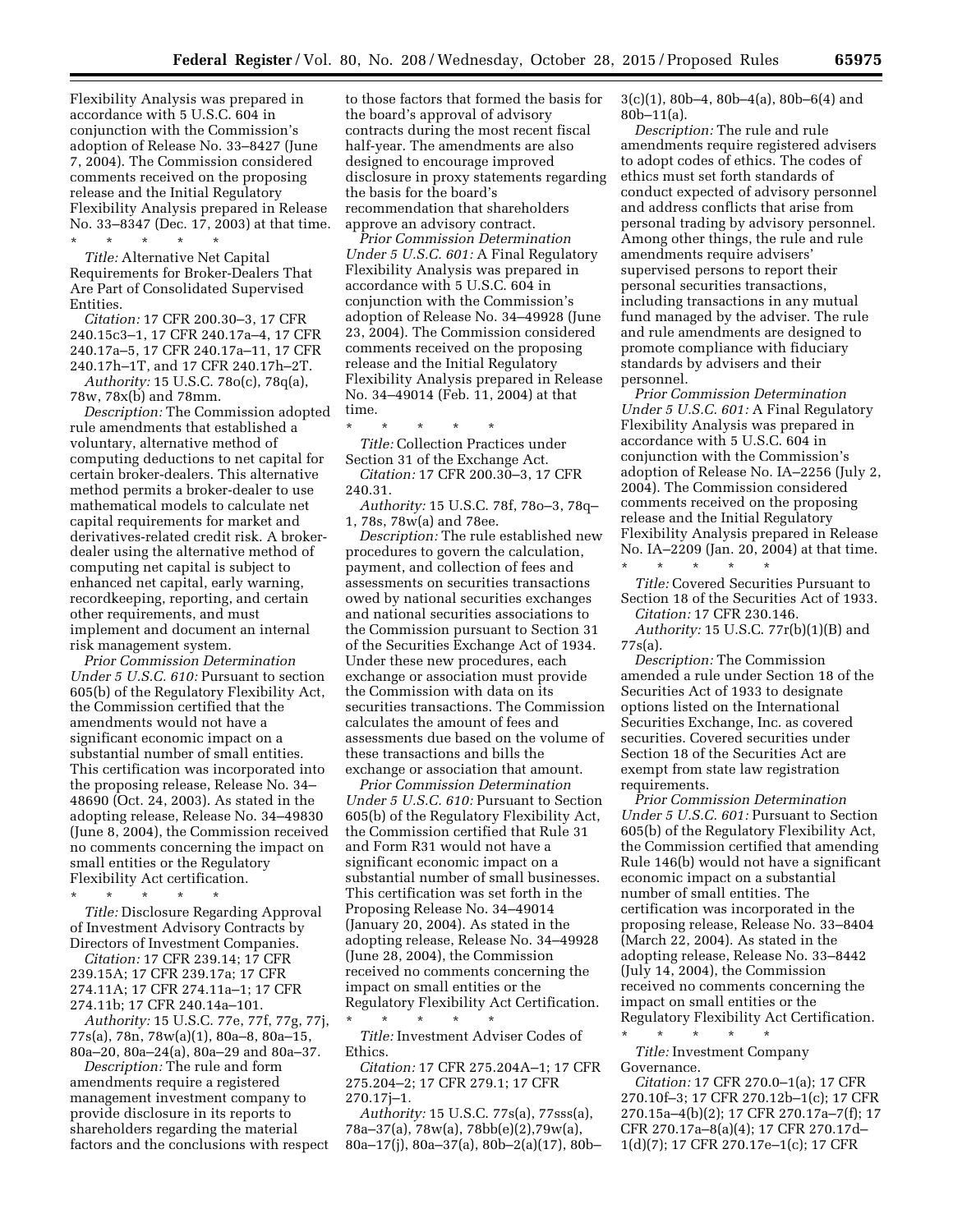270.17g–1(j)(3); 17 CFR 270.18f–3(e); 17 CFR 270.23c–3(b)(8); 17 CFR 270.31a–2.

*Authority:* 15 U.S.C., 80a–6(c), 80a– 10(f), 80a–12(b), 80a–17(d), 80a–17(g), 80a–23(c), 80a–30(a), and 80a–37(a).

*Description:* A Federal appeals court vacated certain amendments adopted by the Commission to rules under the Investment Company Act. The amendments, first proposed on January 15, 2004, would have imposed two conditions on investment companies (''funds'') relying on certain exemptive rules. First, fund boards would have to have been comprised of at least 75 percent independent directors. Second, the boards would have to have been chaired by an independent director. In June 2006 and December 2006, the Commission requested additional comment regarding the fund governance provisions.

*Prior Commission Determination Under 5 U.S.C. 601:* A Final Regulatory Flexibility Analysis was prepared in accordance with 5 U.S.C. 604 relating to the amendments to the exemptive rules and the Commission's rules on investment company governance in conjunction with the Commission's adoption of Release No. IC–26520 on July 27, 2004. Comments to the proposing release (Release No. IC–26323 (Jan. 24, 2004)) and any comments to the Initial Regulatory Flexibility Analysis were considered in connection with the Commission's adoption of Release No. IC–26520.

\* \* \* \* \*

*Title:* Short Sales.

*Citation:* 17 CFR 242.200, 17 CFR 242.202T, 17 CFR 242.203.

*Authority:* 15 U.S.C. 78b, 78c(b), 78i(h), 78j, 78k–1, 78o, 78q(a), 78q–1, 78w(a), and 78mm.

*Description:* The Commission adopted new Regulation SHO, which defined ownership of securities, specified aggregation of long and short positions, and required broker-dealers to mark sales in all equity securities ''long,'' ''short,'' or ''short exempt.'' Regulation SHO also included a temporary rule that established procedures for the Commission to suspend temporarily the operation of the ''tick'' test and any short sale price test of any exchange or national securities association for specified securities. Regulation SHO also required short sellers in all equity securities to locate securities to borrow before selling, and also imposed additional delivery requirements on broker-dealers for securities in which a substantial number of failures to deliver had occurred. The Commission also adopted amendments that removed the shelf offering exception and issued

interpretive guidance addressing sham transactions designed to evade Regulation M.

*Prior Commission Determination Under 5 U.S.C. 610:* A Final Regulatory Flexibility Analysis was prepared in accordance with 5 U.S.C. 604 in conjunction with the adoption of Release No. 34 –50103 (July 28, 2004). The Commission solicited comment on the Initial Regulatory Flexibility Analysis prepared in the proposing release, Release No. 34–48709 (October 28, 2003), but received no comment on that analysis. The Commission did receive comments related to small business, and considered those comments in the adopting release. \* \* \* \* \*

*Title:* Disclosure Regarding Portfolio Managers of Registered Management Investment Companies.

*Citation:* 17 CFR 239.14; 17 CFR 239.15A; 17 CFR 239.17a; 17 CFR 249.331; 17 CFR 270.30a–2; 17 CFR 274.11a–1; 17 CFR 274.11A; 17 CFR 274.11b; 17 CFR 274.128.

*Authority:* 15 U.S.C. 77e, 77f, 77g, 77j, 77s(a), 78(j(b), 78m, 78n, 78o(d), 78w(a), 78mm,, 80a–8, 80a–24(a), 80a–29, 80a– 37, 80a–39.

*Description:* The forms and rule amendments improve the disclosure provided by registered investment companies regarding their portfolio managers. The amendments extend the existing requirement that a registered management investment company provide basic information in its prospectus regarding its portfolio managers to include the members of management teams. The amendments also require a registered management investment company to disclose additional information about its portfolio managers, including other accounts that they manage, compensation structure, and ownership of securities in the investment company.

*Prior Commission Determination Under 5 U.S.C. 601:* A Final Regulatory Flexibility Analysis was prepared in accordance with 5 U.S.C. 604 in conjunction with the Commission's adoption of Release No 33–8458 (Aug. 23, 2004). The Commission considered comments received on the proposing release and the Initial Regulatory Flexibility Analysis prepared in Release No. 33–8396 (Mar. 11, 2004) at that time.

\* \* \* \* \*

*Title:* Rule 15c3–3 Reserve Requirements for Margin Related to Security Futures Products.

*Citation:* 17 CFR 200.30–3 and 17 CFR 240.15c3–3a.

*Authority:* 15 U.S.C. 78o, 78q, 78w(a), and 78mm.

*Description:* The Commission adopted amendments to the formula for determination of customer reserve requirements of broker-dealers under the Exchange Act to address issues related to customer margin for security futures products. The amendments permit a broker-dealer to include margin related to security futures products written, purchased, or sold in customer securities accounts and on deposit with a registered clearing agency or a derivatives clearing organization as a debit item in calculating its customer reserve requirement under specified conditions. The amendments were intended to help ensure that a brokerdealer is not required to fund its customer reserve requirements with proprietary assets.

*Prior Commission Determination Under 5 U.S.C. 610:* Pursuant to section 605(b) of the Regulatory Flexibility Act, the Commission certified that the amendments to Rule 15c3–3a would not have a significant impact on a substantial number of small entities. This certification was incorporated into the proposing release, Release No. 46492 (Sept. 12, 2002). As stated in the adopting release, Release No. 33–50295, the Commission received no comments concerning the impact on small entities or the Regulatory Flexibility Act certification.

\* \* \* \* \* *Title:* Prohibition on the Use of Brokerage Commissions to Finance Distribution.

*Citation:* 17 CFR 270.12b–1. *Authority:* 15 U.S.C. 80a–12(b) and 80a–37(a).

*Description:* The amendments amend the rule that governs the use of assets of open-end management investment companies (funds) to distribute their shares. The amended rule prohibits funds from paying for the distribution of their shares with brokerage commissions. The amendments are designed to end a practice that poses significant conflicts of interest and may be harmful to funds and fund shareholders.

*Prior Commission Determination Under 5 U.S.C. 601:* A Final Regulatory Flexibility Analysis was prepared in accordance with 5 U.S.C. 604 in conjunction with the Commission's adoption of Release No. IC–26591 (September 2, 2004). The Commission considered comments received on the proposing release and the Initial Regulatory Flexibility Analysis prepared in Release No. IC–26356 (Feb.24, 2004) at that time.

\* \* \* \* \*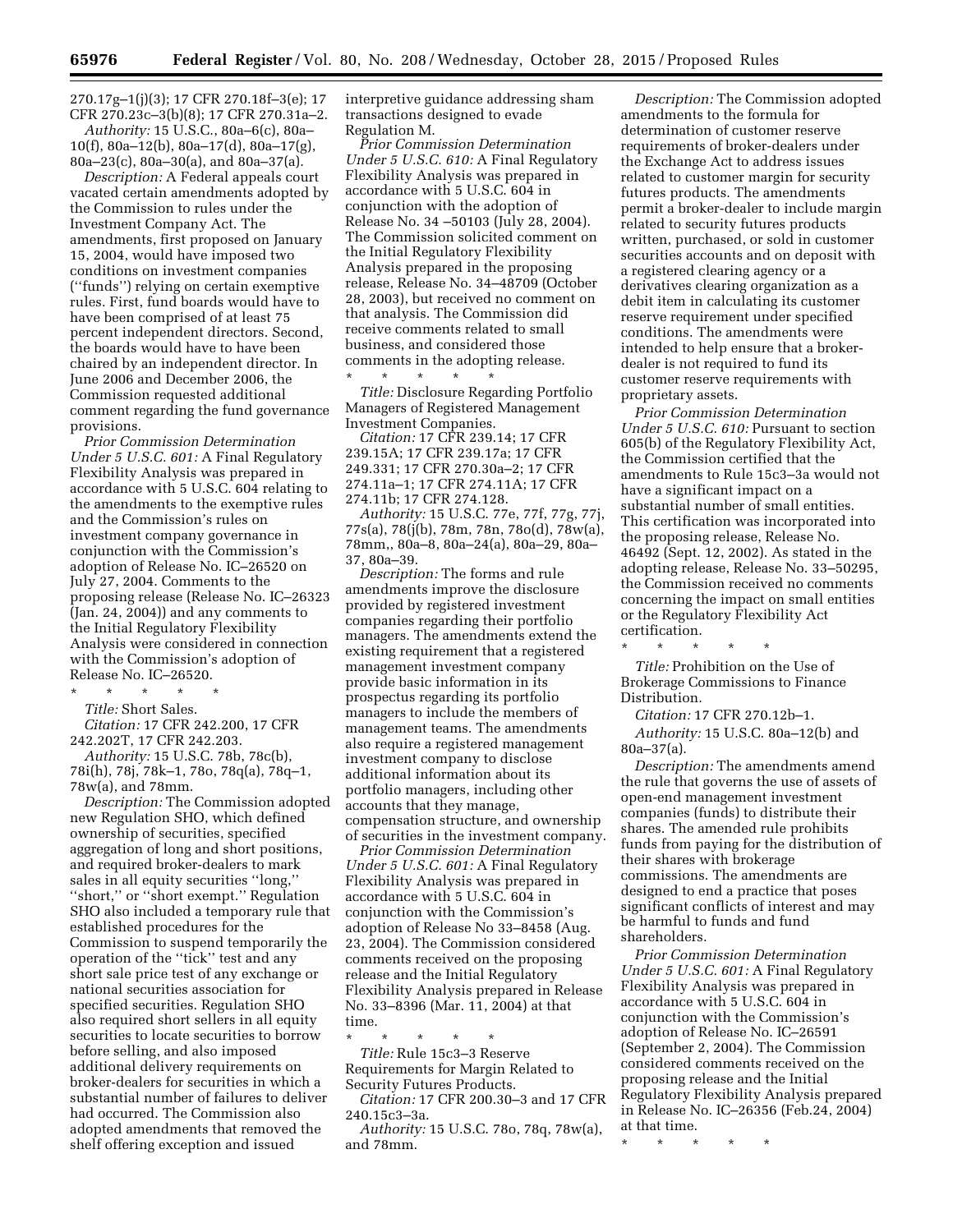*Title:* Proposed Rule Changes of Self-Regulatory Organizations.

*Citation:* 17 CFR 240.11Aa3–2 and 17 CFR 240.19b–4.

*Authority:* 15 U.S.C. 78c, 78f, 78k–1, 78o–3, 78o–4, 78q–1, 78s(b), 78w(a), 78mm.

*Description:* The Commission adopted rule amendments that require selfregulatory organizations (SROs) to file proposed rule changes electronically with the Commission, rather than in paper form. In addition, the Commission required SROs to post all proposed rule changes, as well as current and complete sets of their rules, on their Web sites. The Commission also required all participants in National Market System Plans (NMS Plans) to arrange for posting on a designated Web site a current and complete version of the NMS Plan.

*Prior Commission Determination Under 5 U.S.C. 610:* Pursuant to Section 605(b) of the Regulatory Flexibility Act, the Commission certified that amending Rule 19b–4 and Form 19b–4 would not have a significant economic impact on a substantial number of small businesses. This certification was incorporated in the proposing release, Release No. 49505 (March 30, 2004). As stated in the adopting release, Release No. 34–50486 (Oct.4, 2004), the Commission received no comments concerning the impact on small entities or the Regulatory Flexibility Act certification.

\* \* \* \* \* *Title:* Disposal of Consumer Report Information.

*Citation:* 17 CFR 248.1; 17 CFR 248.2; 17 CFR 248.30.

*Authority:* 15 U.S.C. 6801(b), 15 U.S.C. 1681w, 15 U.S.C. 78q, 78w, 78mm, 80a–30(a), 80a–37, 80b–4 and 80b–11.

*Description:* The amendments to the rule under Regulation S–P require financial institutions to adopt policies and procedures to safeguard customer information. The amended rule implements the provision in section 216 of the Fair and Accurate Credit Transactions Act of 2003 requiring proper disposal of consumer report information and records. Section 216 directs the Commission and other federal agencies to adopt regulations requiring that any person who maintains or possesses consumer report information or any compilation of consumer report information derived from a consumer report for a business purpose must properly dispose of the information. The amendments also require the policies and procedures adopted under the safeguard rule to be in writing.

*Prior Commission Determination Under 5 U.S.C. 601:* A Final Regulatory Flexibility Analysis was prepared in accordance with 5 U.S.C. 604 in conjunction with the Commission's adoption of Release No. 34–50781 (Dec. 2, 2004). The Commission considered comments received on the proposing release and the Initial Regulatory Flexibility Analysis prepared in Release No. 34–50361 (Sept. 14, 2004) at that time.

\* \* \* \* \* *Title:* Issuer Restrictions or Prohibitions on Ownership by Securities Intermediaries.

*Citation:* 17 CFR 240.17Ad–20. *Authority:* 15 U.S.C. 78q–1(a)(1), 78q–  $1(a)(2)$ , 78q-1(d), and 78w(a).

*Description:* The Commission adopted a new rule to prohibit registered transfer agents from effecting any transfer of any equity security registered under Section 12 or any equity security that subjects an issuer to reporting under Section 15(d) of the Exchange Act if such security is subject to any restriction or prohibition on transfer to or from a securities intermediary, such as clearing agencies, banks, or broker-dealers.

*Prior Commission Determination Under 5 U.S.C. 610:* A Final Regulatory Flexibility Analysis was prepared in accordance with 5 U.S.C. 604 in conjunction with the adoption of Release No. 34–50758A (December 7, 2004). The Commission solicited comment on the Initial Regulatory Flexibility Analysis prepared in the proposing release, Release No. 49809 (June 4, 2004), but received no comment on that analysis.

\* \* \* \* \* *Title:* Asset-Backed Securities. *Citation:* 17 CFR 210.1–02, 17 CFR 210–2.01, 17 CFR 210.2–02, 17 CFR 210.2–07, 17 CFR 229.10, 17 CFR 229.202, 17 CFR 229.308, 17 CFR 229.401, 17 CFR 229.406, 17 CFR 229.501, 17 CFR 229.503, 17 CFR 229.512, 17 CFR 229.601, 17 CFR 229.701, 17 CFR 229.1100 through 1123, 17 CFR 230.411, 17 CFR 230.434, 17 CFR 230.139a, 17 CFR 230.167, 17 CFR 230.190, 17 CFR 230.191, 17 CFR 230.426, 17 CFR 232.311, 17 CFR 232.312, 17 CFR 239.11, 17 CFR 239.12, 17 CFR 239.13, 17 CFR 239.18, 17 CFR 239.31, 17 CFR 239.32, 17 CFR 239.33, 17 CFR 240.10A–3, 17 CFR 240.12b–2, 17 CFR 240.12b–15, 17 CFR 240.12b–25, 17 CFR 240.13a–10, 17 CFR 240.13a–11, 17 CFR 240.13a–13, 17 CFR 240.13a–14, 17 CFR 240.13a–15, 17 CFR 240.13a–16, 17 CFR 240.15c2–8, 17 CFR 240.15d–10, 17 CFR 240.15d–11, 17 CFR 240.15d– 13, 17 CFR 240.15d–14, 17 CFR 240.15d–15, 17 CFR 240.15d–16, 17

CFR 240.3a12–12, 17 CFR 240.3b–19, 17 CFR 240.13a–17, 17 CFR 240.13a–18, 17 CFR 240.15d–17, 17 CFR 240.15d–18, 17 CFR 240.15d-22, 17 CFR 240.15d-23, 17 CFR 242.100, 17 CFR 245.101, 17 CFR 249.220f, 17 CFR 249.240f, 17 CFR 249.308, 17 CFR 249.310, 17 CFR 249.312, and 17 CFR 249.322.

*Authority:* 15 U.S.C. 77e, 77f, 77g, 77h, 77j, 77k, 77q(a), 77s, 77s(a), 77sss(a), 77z–2, 77z–3, 77aa(25), 77aa(26), 77ddd, 77eee, 77ggg, 77hhh, 77jjj, 7nnn, 77sss, 78(b), 78c, 78c(b), 78g(c)(2), 78i(a), 78j, 78j–1, 78k–1(c), 78*l,* 78m, 78n, 78o, 78o(b), 78o(c), 78o(d), 78q, 78q(a), 78q(b), 78q(h), 78u– 5, 78(w), 78w(a), 78dd–1, 78*ll,* 78*ll*(d), 78mm, 79e, 79e(b), 79f, 79f, 79j, 79j(a), 79*l,* 79m, 79n, 79q, 79t, 79t(a), 80a–8, 80a–20, 80a–23, 80a–24, 80a–26, 80a– 29, 80a–30, 80a–31, 80a–37, 80a–37(a), 80b–3, 80b–11, 7201 et seq., 7202, 7262, and 18 U.S.C. 1350.

*Description:* The Commission adopted new and amended rules and forms to address comprehensively the registration, disclosure and reporting requirements for asset-backed securities under the Securities Act of 1933 and the Securities Exchange Act of 1934. The final rules and forms accomplish the following: update and clarify the Securities Act registration requirements for asset-backed securities offerings, including expanding the types of assetbacked securities that may be offered in delayed primary offerings on Form S–3; consolidate and codify existing interpretive positions that allow modified Exchange Act reporting that is more tailored and relevant to assetbacked securities; provide tailored disclosure guidance and requirements for Securities Act and Exchange Act filings involving asset-backed securities; and streamline and codify existing interpretive positions that permit the use of written communications in a registered offering of asset-backed securities in addition to the statutory registration statement prospectus.

*Prior Commission Determination under 5 U.S.C. 610:* Pursuant to Section 605(b) of the Regulatory Flexibility Act, the Commission certified that the new and amended rules and forms would not have a significant economic impact on a substantial number of small entities. This certification was incorporated into the proposing release, Release No. 33– 8419 (May 3, 2004). As stated in the adopting release, Release No. 33–8518 (December 22, 2004) the Commission received no comments concerning the impact on small entities or the Regulatory Flexibility Act Certification.

By the Commission.